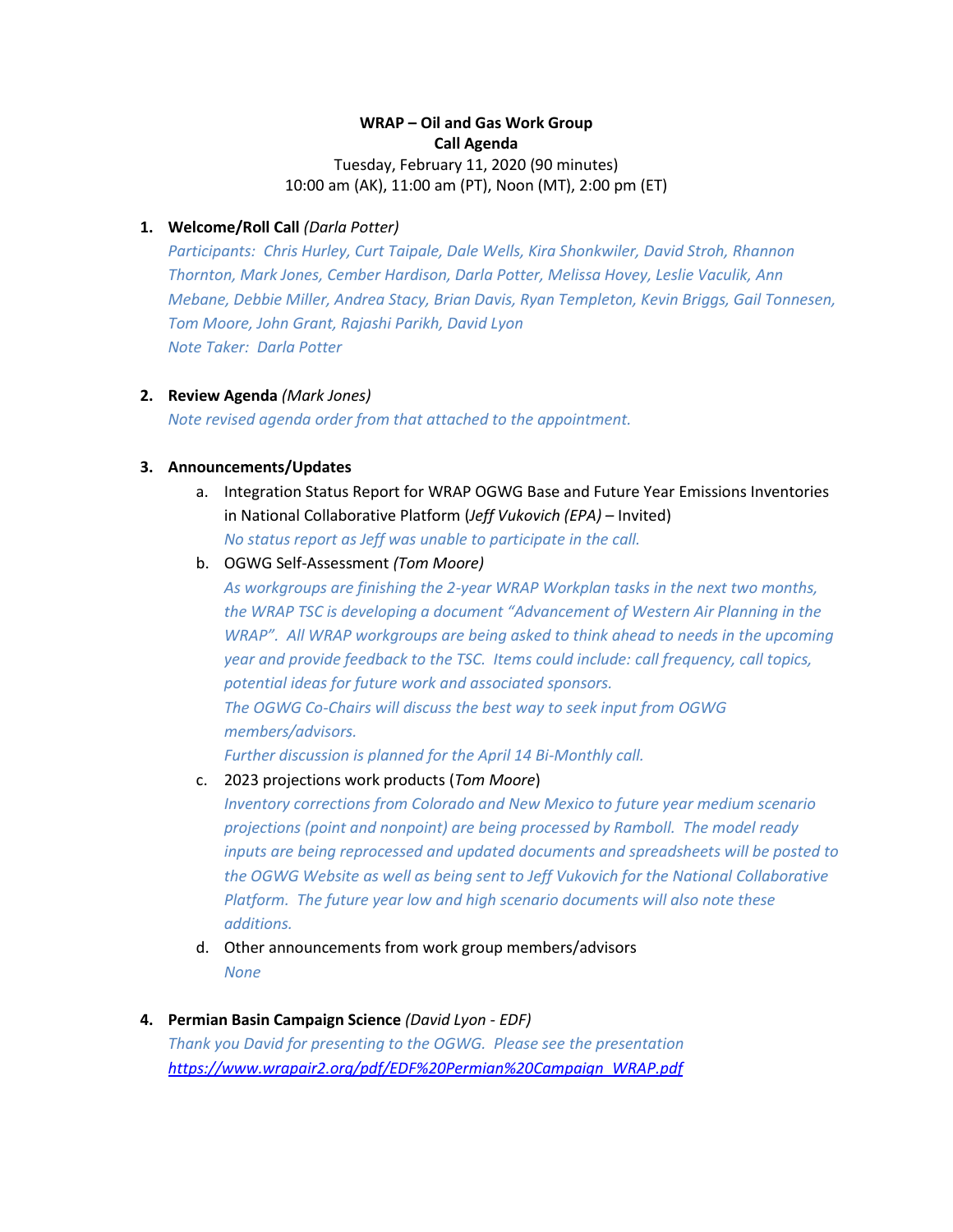*During discussion after the presentation it was suggested that David Lyon connect with the NPS about the measurements being conducted in the Carlsbad National Park area. Please contact David Lyon if you are interested in being a website tester in about one month.* 

## **5. OGWG Road Map Phase II Work Product Finalization** *(Darla Potter)*

- a. Task 2 Forecast Scenarios 2 & 3 (Low & High Emissions Scenarios) *Draft Work Products posted December 17, 2019. No substantive comments received. Given that no substantive comments were received, upon noting the Colorado and New Mexico additions (please see 3c above) these work products will be posted as final.*
- b. Task 4 Agency Program Review ACTION ITEM *Please review in advance of the call as we will be seeking consensus approval.*

*For the Agency Program Review Task Ramboll completed collation of the direct inputs from each agency on their oil and gas regulatory programs into a narrative summary and spreadsheet. Thank You to all agency contributors! The Agency Program Review documents were distributed on January 24, 2020 to the OGWG for review. Minor editorial comments were received and incorporated into the documents dated February 6, 2020 and distributed on February 7, 2020.* 

*The February 2020 Summary of State Regulations Applicable to Oil and Gas Sources in the WESTAR-WRAP Region and companion spreadsheet received OGWG consensus approval during the February 11 OGWG Call.* 

*The documents will now be posted and sent to the WRAP TSC for dissemination and sharing via the docketing process.* 

# **6. OGWG Road Map Phase II** *(John Grant & Amnon Bar-Ilan – Ramboll)*

a. Task 3 - Forecast Scenarios (Additional Reasonable Controls) – *Please review in advance of the call as we will be seeking feedback during the call.*

*For the Additional Reasonable Controls Task Ramboll has developed a memorandum on strategies applicable to the O&G sector. John provided an overview of the work products. The memorandum is intended to inform WESTAR-WRAP region states about:* 

- *1. The most substantial O&G emission source categories for pollutants identified for control to meet Regional Haze goals*
- *2. Control strategies applicable for reducing emissions for the most substantial O&G emission source categories typically under state jurisdiction*
- *3. Generalized metrics based on the four-factors that states can use when selecting control strategies*
- *4. General guidance on how to go about selecting and documenting additional reasonable control strategies*

*The attached reporting spreadsheet also includes a table that may be used by agencies to document control strategies that they choose for potential application to make progress toward Regional Haze goals.*